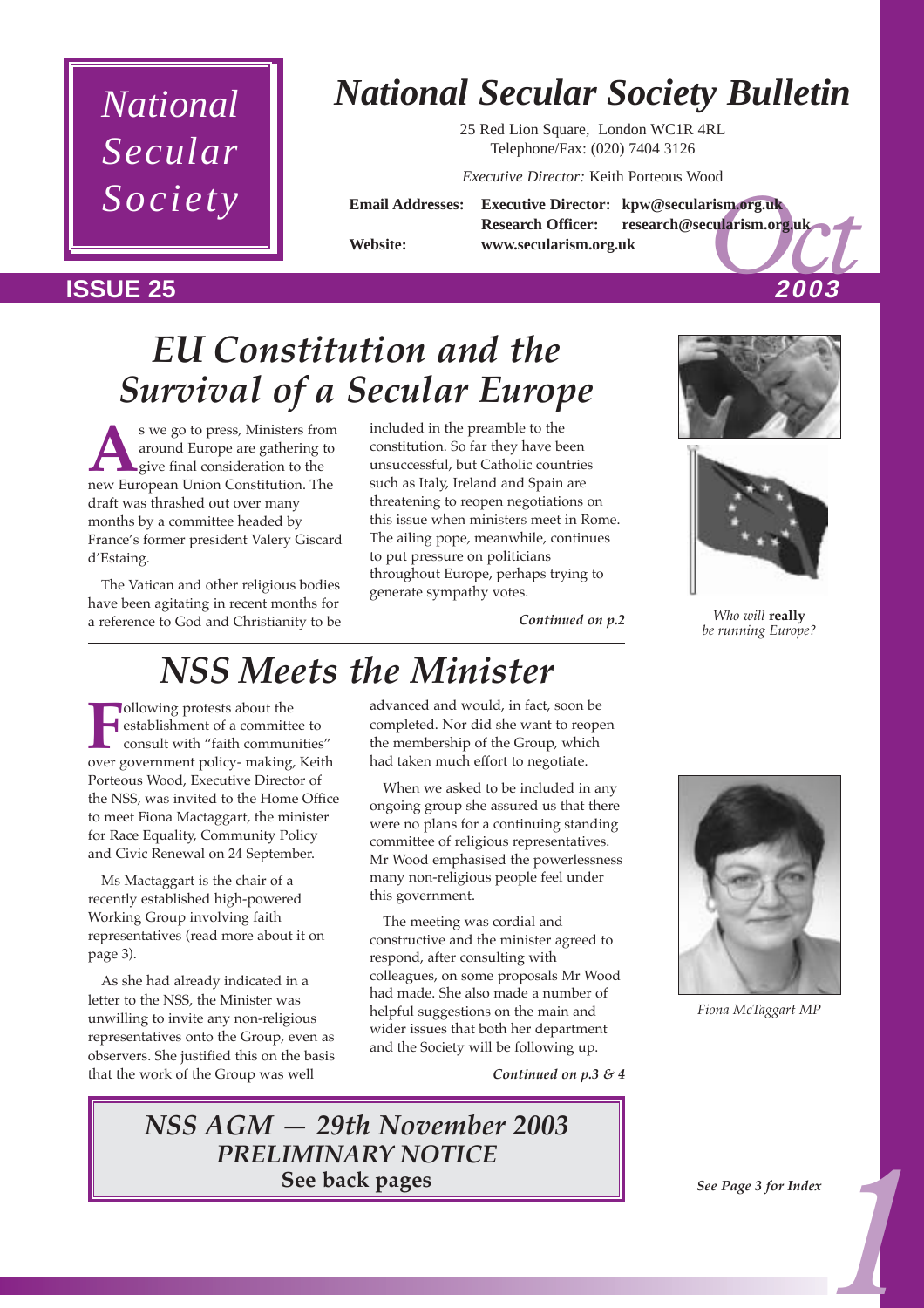#### **Background to our meeting with the Minister**

In a reply to a parliamentary question, Home Office Minister Fiona Mactaggart, revealed that a new committee had been formed by the Home Office "to consider the most effective means of achieving greater involvement of the faith communities in policy-making and delivery across Whitehall; to identify the specific policy areas where this input would be most valuable; to oversee the agenda of the Working Group, and to comment on and monitor its work." Ms Mactaggart said that the Group included a number of Ministers from departments with a particular interest, as well as a raft of religious appointees.

Ms Mactaggart said: "It will lay the foundations for the effective long-term involvement of the faith communities' perspectives and needs in policy development across Government, building on excellent work that is already being done, for instance in

ensuring that Prison chaplaincy provision meets the needs of inmates from many faith communities. It also complements the work my Department is doing to deepen engagement with individual communities through ministerial visits and meetings.<sup>'</sup>

She said that Prime Minister, Tony Blair "attaches considerable importance" to the group, which included representatives from the Evangelical Alliance, Catholic organisations, the Muslim Council of Britain, National Council of Hindu Temples, Network of Sikh Organisations, the Chief Rabbi, Baha'is and, of course, the omnipresent and mandatory bishop - on this occasion the Bishop of Leicester.

"One of the huge strengths of our democracy has been the separation of religion and politics and along with many other democrats I believe this is a very dangerous path to take. Can I ask when this decision was taken, and by whom? As this involvement in Labour policy making is not included in our present manifesto, is there a proposal going to Annual Conference to ask the Party to endorse this major change?

This announcement, which no one noticed until the NSS uncovered it, sent shock waves through secularist circles. *The Observer* picked up the story and quoted the NSS's letter of protest to Fiona Mactaggart at length.

NSS honorary associate Alice Mahon MP wrote to the Prime Minister expressing her concern, saying: "I was deeply concerned to read the report by Kamal Ahmed in Sundayís *Observer* about your intention to allow Christian organisations and other 'faith groups' a central role in policy making at the highest level of Government.

Paris 6th December - will<br>
Meanwhile, the Valuan is vorking<br>
and to increase its influence as ten other<br>
Square, London WCIR 4RL.<br>
<br>
you be there?<br>
<br>
you be there?<br>
<br>
you be there?<br>
<br>
you be there?<br>
<br>
you be there are star Meanwhile, the Vatican is working hard to increase its influence as ten other countries join the EU next May. Five of

Article 51 of the new constitution will aid the pope in these ambitions. As Keith Porteous Wood wrote to Denis MacShane: "Those wishing even to question State religions, religious taxraising powers, medieval blasphemy laws, or perhaps even legal settlements are likely to be barred from doing so by Article 51. The practical effect of Clause 51, therefore, will be to obstruct moves towards secularity, which will almost by definition mean also moves towards greater democracy."

> ìOn behalf of the taxpayer, can I also ask who will be funding the expenses

#### *Continued from P.1* **Survival of Secular Europe**

However, the controversy over the preamble could be seen as a distraction from something much more serious. Religious bodies have already negotiated a significant privilege for themselves in the constitution in the shape of clause 51, which reads:

- 1. The Union respects and does not prejudice the status under national law of churches and religious associations or communities in the member states.
- 2. The Union equally respects the status of philosophical and non-confessional organisations.
- 3. Recognising their identity and specific contribution, the Union shall maintain an open, transparent and regular dialogue with these churches and organizations.

**The Vatican has let it be known on**<br>three occasions this year that it intends to begin the process of seeking full voting status at the United Nations. The Vatican currently enjoys permanent observer status, which allows it to attend and speak at meetings, but not to vote in full plenary sessions of the UN. Negative uses to which this power is directed include thwarting attempts to make contraception and abortion easier

The NSS and other European secularist groups have been opposing this clause on the grounds that religions will use it as an excuse to interfere in secular law-making processes. Keith Porteous Wood wrote to the British Minister for Europe, Denis MacShane, asking him to oppose Article 51 and resist a religious reference in the preamble. Keith pointed out that the Turkish Prime Minister Erdogan had made clear that his country overwhelmingly Muslim but with a secular constitution - would prefer the EU to leave out all religious references so that it did not become "a Christian club". This was a significant development, as Turkey is hoping to open negotiations with the European Union with a view to becoming a member. Mr Erdogan said in Rome recently: "If the concept of religion is included in the constitution, it would contradict those principles and centuries of progress on the continent." The Society wrote to PM Erdogan to encourage him not to back down on this position.

The NSS and Libre Pensée are organising a joint event to launch this statement in Paris on 6th December. Members are invited to attend and support this initiative. If you are interested in spending some time in the beautiful City of Light, in a country that is at the forefront of the secularist struggle against religious ambition, ask for more details by writing as soon as possible to: **enquiries@secularism.org.uk**, or Paris Event, NSS, 25 Red Lion Square, London WC1R 4RL.

#### **Vatican Ambitions**

the ten new EU members - Poland, Slovakia, Lithuania, Hungary, and Slovenia - are majority Roman Catholic. The majority of Latvians and Estonians are Lutherans. The other three are the Czech Republic, Malta, and Cyprus. The Vatican has already negotiated "concordats" with several of the former soviet countries that will give it powerful influence over most of their domestic institutions, including education, the military and the government.

The NSS has joined together with its French counterpart Libre Pensée to issue a statement upholding the principles of secularism in Europe. You can read it on our website at **http://www.secularism. org.uk/librepensee1.htm**, or if you donít have access to a computer, you can ask for a printed version by sending a stamped addressed envelope to: Joint Declaration, NSS, 25 Red Lion Square, London WC1R 4RL.

in the developing world and retarding progressive legislation aimed at increasing the rights of women.

The NSS has joined together with others who are interested in stopping the Vatican's power-seeking at the UN under the campaigning banner "See Change", and will continue to lodge complaints with UN representatives when appropriate.

## *Vatican Power-Seeking at United Nations*

*ìBecause of its religious nature, the Holy See always stresses the primacy of peace. Because of its universal nature, it follows with concern all the critical situations in the world. And, finally, because of its humanitarian nature, it insists that all proper measures be taken in favour of civil populationsî - Cardinal Sodano, making the case for the Vaticanís upgrade at the UN.*

*Continued from P.1*

## *More Government Involvement for Religion*

## *INSIDE*

| Page 5  | Thought for<br>the Day           |
|---------|----------------------------------|
| Page 6  | President's<br><b>Message</b>    |
| Page 7  | Employment<br><b>Regulations</b> |
| Page 10 | <b>NSS</b><br>Conference         |
| Page 11 | <b>NSS AGM</b>                   |

*ìThe pope has a very clear agenda of reinforcing support for traditional Catholic morality, expressed in law in countries like Slovakia before they move into the EU, because that is the way to preserve the Christian tradition in Europe. The popeís European agenda ... is to reinsert traditional Catholic morality into a unified Europe.î*

*Timothy Byrnes, a professor of political science at Colgate University,*



*Paris 6th December - will*

*you be there?*

#### *Add Your Voice, in Paris*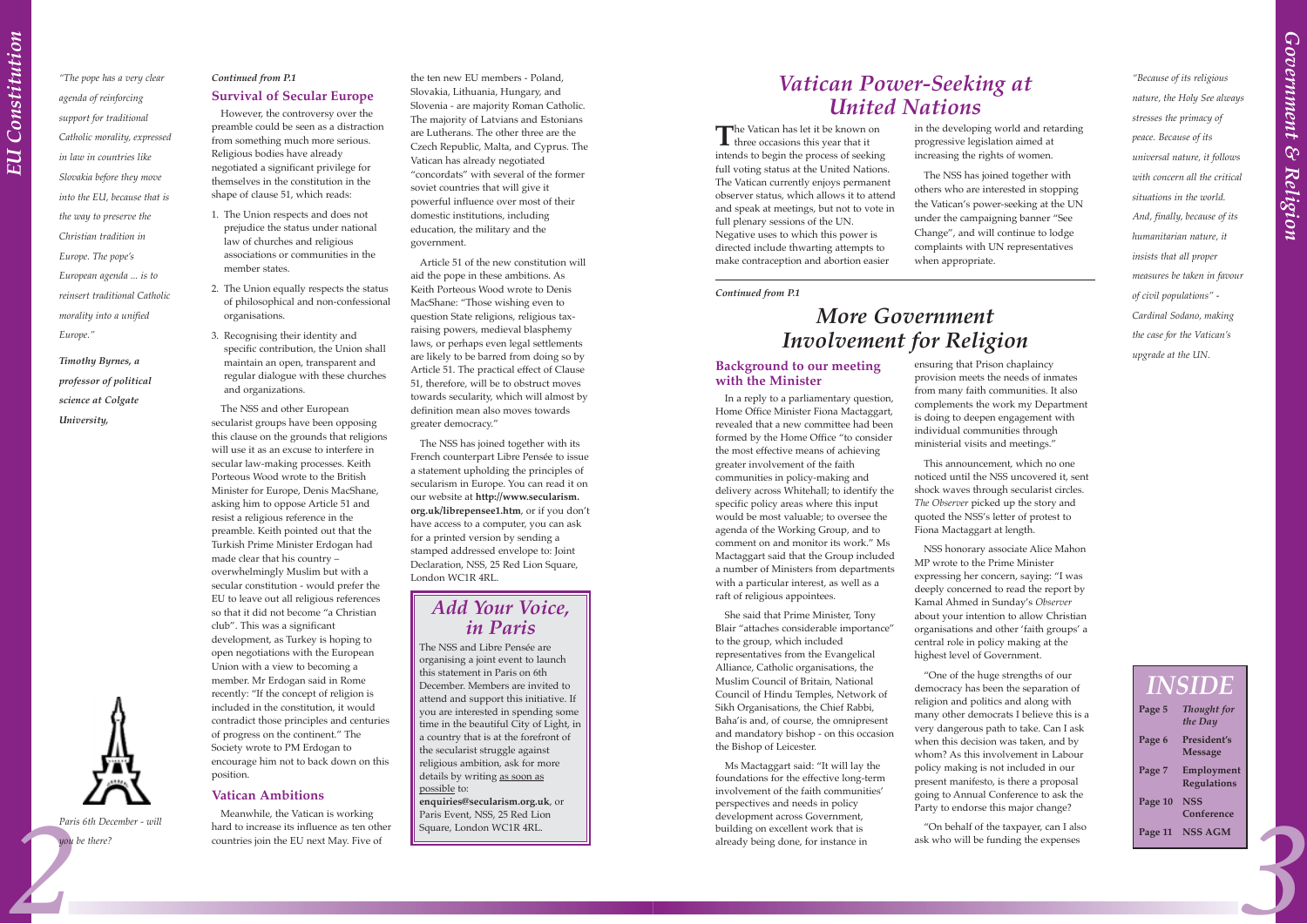for what has been described as a 'new high- powered ministerial grouping? It is stated in the article that religion will be injected across Whitehall. Would you spell out the implications of this statement? When Parliament returns on 8th September I believe it is vital that the PLP are given a full explanation of this change of policy. Finally, as a member of the National Secular Society, I feel very strongly that any privileges given to religious organisations are antidemocratic.

ìI would always defend the right for any believer of a religion to worship freely and without fear of interference from the State. However, I also demand the right to live in a free and democratic society free from the value system of another's religion. This attempt to devolve our democratic process to unelected, often unrepresentative, faith groups is irresponsible at best and downright dangerous at worst."

religious people, unrepresentative of the population (and often even their own 'flocks'), and who are answerable to no one, are being invited to give their predictable - opinions on policy proposals. They will also, we suspect, be called on to comment whenever there is a matter of 'morality' or 'ethics' on the agenda. No doubt they will be more than anxious to impose their own particular doctrines on any proposed laws or policies."

The NSS then wrote to Fiona Mactaggart demanding a meeting to discuss this development. (The outcome of the meeting is summarised on page 1.)

Mr Wood continued: "This is another of Mr Blairís little favours to his religious friends. He has made it clear often enough that he would prefer to have much more religious input in policy-making. But who are these religious appointees supposed to be speaking for? Some of the religious groups they supposedly represent amount to a few thousand people.

"It's completely unacceptable that they are right in the heart of government being invited to give privileged input into policy that potentially affects us all.

"We would much prefer that there were no such committee, but if there is to be, it adds insult to injury for there to be no representation for the nonreligious. If the religious are to have yet another voice (and they already have far more influence in parliament than can be justified, including the bishops in the Lords), for the sake of balance, we should have some input, too."

Keith Porteous Wood of the National Secular Society said: "Why are 'faith groupsí being given a privileged access to the process of policy formation? Shouldn't this be the province of parliamentarians and civil servants? It is disgraceful and dangerous that these

**The Independent Television Commission**<br>
launched a consultation on whether programmes featuring mediums, psychics and others claiming paranormal abilities, should be more closely controlled.

The NSS, in its submission, which was prepared by vice-president Terry Sanderson, said that the present plethora of programmes featuring alleged demonstrations of paranormal powers could disturb vulnerable individuals and lead to exploitation. We pointed out that television gave these "paranormalists" a spurious authority

The NSS has withdrawn from legal action<br>against the BBC over the Corporation's refusal to open up *Thought for the Day* to secularists and other non-believers. The Council of Management considered it would be a disproportionate use of the Society's time and funds if the case were to proceed through many more stages of the legal process. If unsuccessful, the Society would have faced a massive legal bill for the BBC's costs, but if the BBC lost, the Society's costs would, of course, simply come out of the licence fee.

## *ìThought for the Dayî Legal Battle Abandoned*

*ìOur recent success fighting off the atheist lobby demonstrates that it is still very much a religious slot.î - Alan Bookbinder, Head of Religion at the BBC as quoted in* **Daily Telegraph** *23 July 2003*

The NSS has kept its usual high profile in<br>the media. Recent examples include originating stories that were picked up by the *Times* (about the issuing of a book by evangelical Christians advising religious employers how to use the forthcoming employment regulations to dismiss atheists from their staff) and *The Observer* (about the formation of the religious advisory committee by the Home Office). We have also been quoted in the *Times Educational Supplement* and have had letters published in national and regional newspapers.

## *Consultation on Paranormal Programming*

A new secular group has been formed<br>in Plymouth and is looking for new members. If you're interested, please see their impressive website

*Home Office, Keith Wood* said: "We are frustrated that *religious representatives seem to have almost unlimited access to government departments and ministers and are increasingly included in policy making bodies, while secularist representatives* have to fight to be heard.<sup>"</sup>

and their claims to be contacting the dead or telling fortunes were not being presented as entertainment but as fact. Most people imagine that TV is regulated so that the vulnerable are protected from charlatans and conmen, but in the case of psychics and clairvoyants, ludicrous claims are being permitted without challenge.

We proposed that each appearance by a "psychic" or "clairvoyant" be accompanied by an on-screen notice warning that the TV company cannot guarantee that trickery or psychological manipulation is not being used as part of the demonstration.

If you don't have a computer, but would like to receive a printed version, please send a supply of C4 or C5 stamped and addressed envelopes (i.e. full or half A4 size) to Newsline by post, NSS, 25 Red Lion Square, London WC1R 4RL. We'll let you know when your envelopes are running out, and then you can decide whether you want to send more to continue receiving the magazine. This service is only available to members.

*4 5* The Humanist Philosophers' Group discusses "Truth, Spin and Decision Making". One day conference on Sunday November 30 2003,  $10 - 4$  at the Literary and Philosophical Society, 23 Westgate Road, Newcastle upon Tyne. Details 0191 281 2808.

Apart from generating widespread, largely positive, publicity, the legal action taken so far did pressurise the Corporation into taking the matter much more seriously. The BBC commissioned a lengthy report and considered the matter at a meeting of the full Board of Governors, something that it had previously avoided. We had hoped that these actions would cause the BBC to think again about the fairness of its stance. This optimism turned out to be misplaced.

However, our campaign is not entirely exhausted. We have new challenges for the BBC up our sleeve. Watch this space.

# *Media*

We have taken part in countless radio broadcasts (often using the invaluable ISDN equipment bought with members' contributions).

NSS honorary associate Evan Harris MP represented us on BBC2's day-time politics programme, talking about the rising influence of religion in politics. (He has also asked a significant number of parliamentary questions challenging religious privilege - he works closely with the Executive Director on these.) Barbara Smoker appeared on the *Heaven*

*and Earth* programme on BBC1, describing the NSS as "the trade union for atheists". Individual members around the country have also been active, writing letters to editors and campaigning on local issues. The Leicester Secular Society has been putting up formidable opposition to the formation of a Christian-run (but taxpayer-funded) Academy in the city.

### *New Secular Group in Plymouth*

**http://plymouth-secularists.org.uk/** or contact Jennifer Hynes for more details 01752 516272.

*After the meeting at the*

### *Newsline*

**T**he NSSís weekly newsletter *Newsline* is garnering compliments from far and wide, including an endorsement from Richard Dawkins and one from Nigel Sinnott in Australia, who says that it is the best service the NSS has provided for the whole of the forty years he has been a member!

Are you receiving *Newsline* and being the first with the news of our campaigns and of relevant events from around the world? If you are on-line, simply send a blank email with "Subscribe to Newsline" on the subject line to **enquiries@secularism.org.uk** and the next issue will be with you as soon as it is published.

## *Diary Date:*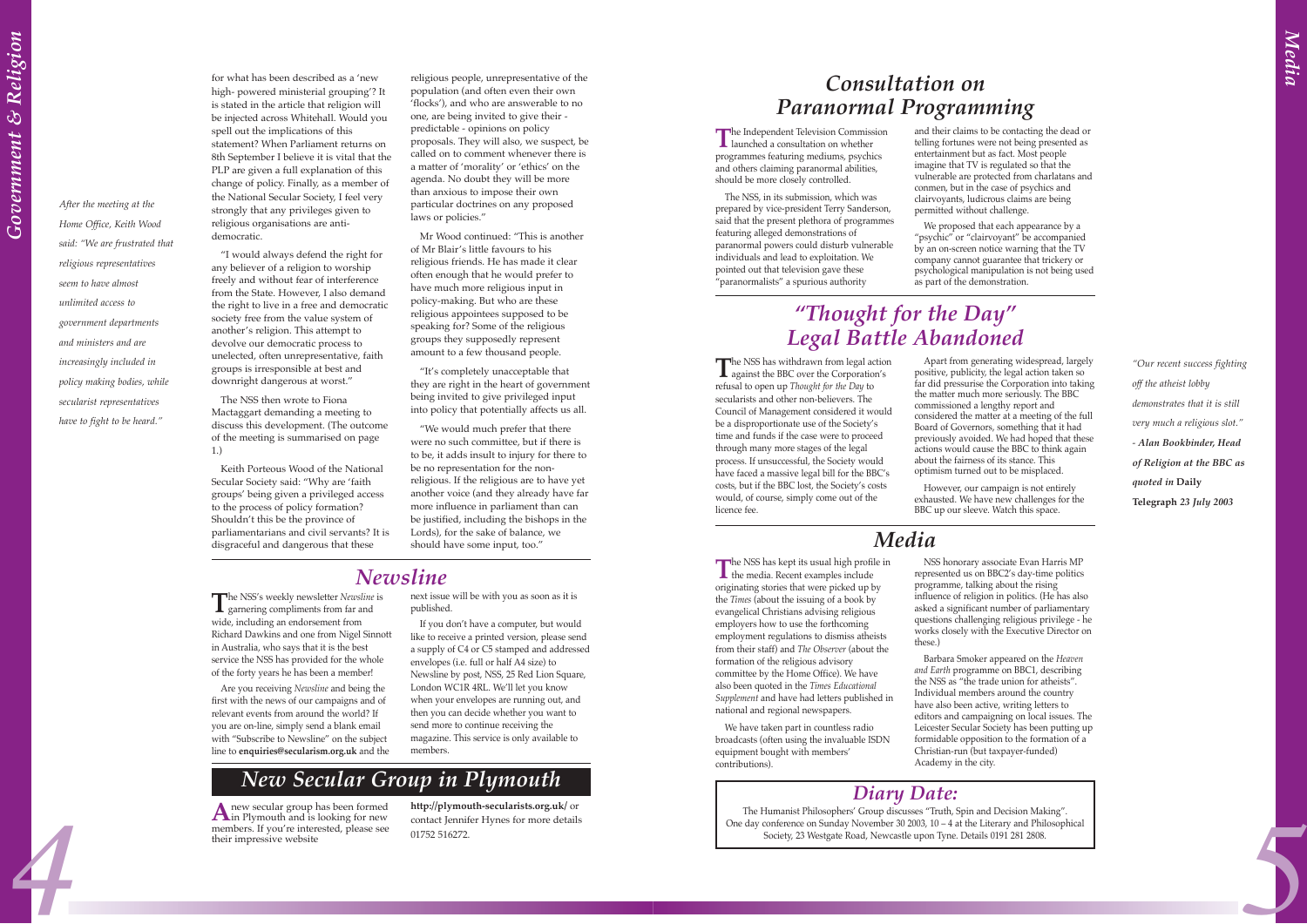## *A Message from the President'*

Do you remember Mary Whitehouse and the considerable exposure she had in the media over many years in her campaigns to "clean-up" and censor what BBC listeners and viewers would hear and see? She had some victories; but overall she did little to halt the move to free broadcasting from its Reithian influence.

The BBC even lampooned her in a Radio One programme - "The Mary Whitehouse Experience". There are lessons here for the NSS, which recently has achieved far greater prominence in the media than for a long time.

The membership and profile of the NSS is higher than for decades, as I proclaimed in our last Annual Report, and broadcaster Roger Bolton also suggeste<sup>d</sup> we were "on a roll at the moment".

But we also see the CofE score yet another privilege for employers in obtaining religious exemptions. Also a government working party has been set up to afford <sup>2</sup>greater involvement of faith communities in policy making". And our case to lift the ban on non-religious speakers to Radio 4ís *Thought for the Day* has been rebuffed by the BBC Board of Governors, with the comment that it is inappropriate for the non-religious to contribute.

The death at 84 of former NSS General<br>
Secretary Colin McCall on 27 June removes from the scene a man who has been an outstanding figure in the secularist movement. He was "born into" the NSS, his parents being activists in the Manchester area, so not even in his youth did he have any involvement with organised religion.

*6 7* Following an impressive track record of voluntary work for the Society, Colin was appointed General Secretary in 1955, a post he held until 1963. From 1957 he doubled as editor of the (then weekly) *Freethinker*.

These are just three examples - there are many others - to remind us that we cannot rest on our laurels. Making a noise about infringements of secular rights is one thing - getting something done is another! Despite reduced attendances and activity, the religious minority still wield considerable power and influence. At the NSS conference this summer, some of our members proposed that we need more local action. To achieve this we not only need more money for our campaigns nationally, but also members who will be prepared to join their local secularhumanist groups and ensure that action is taken on secular issues.

#### Denis Cobell

*President*

President's Message *Presidentís Message*

W<sup>ide-ranging</sup> exemptions in the new<br>
employment discrimination regulations allowing religious organisations to continue discriminating against non-believing and gay workers are under fire from unions, MEPs, secularist groups, civil liberties and gay rights organisations. Those leading the attacks in Parliament against the regulations were NSS honorary associate Dr Evan Harris MP in the Commons and Lord Lester of Herne Hill QC, ably assisted by Lord Avebury, in the Lords.

Colin was a man of contrasts. He was a polymath but was unassuming, gently spoken and modest. He was very well read in science and the arts, but he was also keen on sport. He hated injustice or unfairness and would do anything in his power to eradicate it, but he had a quiet charm and encouraged others in the movement, especially younger successors.

As a talented writer, speaker and administrator he personified versatility and dedication. His encyclopaedic knowledge and pleasant personality opened many doors. He encouraged the involvement of academics like Margaret Knight, whose two broadcasts on morality without religion in the 1960s shook the churches and enlightened the public.

Unsurprisingly with such talents, and perhaps weary of the internal politics, Colin McCall became a full-time journalist, doubtless also providing a better living for his young family. But from 1990 until shortly before his death he resumed writing for the *Freethinker,* having his own column and writing impressive book reviews. He also served on the NSS Council 1997-1998 when his wise counsel was greatly appreciated once more.

His passing is a great loss to the movement and our deepest sympathies are extended to his widow June.

The Advisory, Conciliation and Arbitration<br>
Service (ACAS) are preparing guidance on Employment Regulations in co-operation with the Department for Trade and Industry and so will be widely used by employers and employees. The guidance will influence how the regulations operate in practice.



*Colin McCall*

## $\overline{Obituary}$  – Colin McCall

We were also disturbed by ACAS's suggestion that it would be reasonable to deny jobs to *ìa waiter who is a Humanist, Sikh or Secularist [who] may not be prepared to serve meat which has not been slaughtered in a manner*

The Executive Director had briefed the speakers and other parliamentarians and was on hand throughout, almost taking up residence in the Houses of Parliament for the duration of the debates.

> Dr Evan Harris MP: "The *National Secular Society, which has strong concerns about the impact of the regulations, both for protection and lack of protection, has raised concerns with me... I should like to pass those concerns on to the Minister.î*

*(Winding up)* "We must ask the *Government why they did not take the opportunity to withdraw the amendments in light of unprecedented criticism from several sources. It is not too late for the Minister to do so, if he feels that he cannot answer some of the questions that will be raised because they are unanswerable...*"

Hopes had been high that the Government would heed some of the criticism, especially a report by a parliamentary scrutiny committee (following a complaint by the NSS and others) raising deep concerns about the validity of the regulations under EU law. The Committee had felt so strongly about this issue that it had held a meeting in public for the first time in five years. At the meeting it cross-examined Government officials in public.

Despite this the Government swept aside all opposition and the regulations were approved by parliament and will come into effect in December.

One of the most contentious exemptions included was demanded by the Church of England's Archbishops' Council. They got what they demanded, practically *verbatim*, and this was clandestinely inserted by the Government after the public consultation had closed, precluding the possibility of protest before the regulations were tabled. This

exemption does not apply to the Religion and Belief regulations, and was inserted solely into the Sexual Orientation regulations, and applies where employment is claimed to be  $\hat{r}$  for the purposes of an organised religion". Any employer purporting to be "an organised religion" can require all its workers to be heterosexual in order to "comply with the doctrines of the religion" or "to avoid conflicting with the strongly held religious convictions of a significant number of the religion's followers". Which groups would be able to claim this exemption is unclear, and the legality in EU law of applying such criteria is questionable. This alarming blanket exemption in the discrimination regulations is being conceded to the very employers most likely to discriminate, and has provoked the TUC to mount a judicial review to challenge

Employers claiming a "religious ethos" (which could even include commercial firms) are given another opt out if they claim jobs have a "genuine occupational requirement" Jobs so defined could be denied to those of the wrong faith (or none) or sexuality if employers could prove that being of a particular belief or sexual orientation "is a genuine determining occupational requirement and it is proportionate to apply that requirement."

it.

The Society is now working on various other avenues of appeal and will keep members informed. Council member Anna Behan and member Sue England (both of whom have legal backgrounds) are working hard on this, in conjunction with the Executive Director.

*We would like to place on record our deep gratitude to Dr Evan Harris MP and Lords Lester and Avebury.*

## *Employment Regulations*

The Society made representations at an early stage in their development which we believe have had a positive impact, nevertheless some examples given in the consultation draft are misleading and potentially harmful.

The Society has made a detailed submission in response to the draft guidance, but was constrained by the regulations as passed by Parliament, rather than as we would have wished them to be.

We expressed our unhappiness with an example in the draft guidance implying it would be unreasonable not to employ a Muslim in a large supermarket on the grounds that they did not want to "handle pork products". It was not however clear whether this referred to touching these products (only likely to be relevant to work on the meat or delicatessen counters) or whether it even referred to handling packaged pork products. We made our view clear that the latter case was plainly unworkable.

*Employment Regulations - Guidance Notes*

*Extracts from the Debates on the Employment Regulations*

*Lord Lester of Herne Hill QC: ìI predict with the utmost* solemnity - one does not lightly *do so in public*—as a practising *lawyer of almost 40 yearsí standing that the Government will face ultimate defeat and humiliation in the courts after costly and effective litigation.î*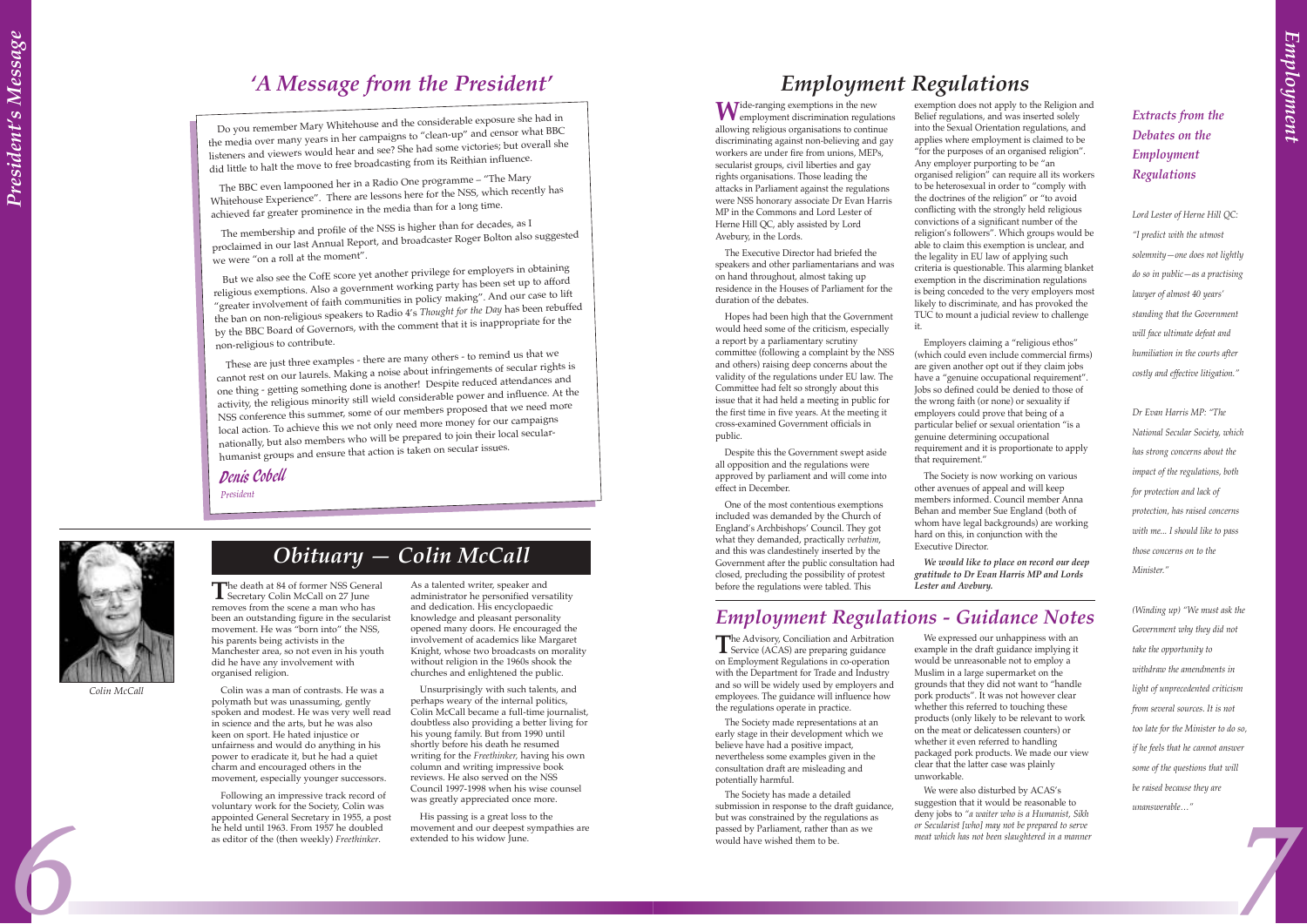**The Church of England is moving<br>quickly to carry out its plan to open a** hundred new secondary schools and is taking over community schools up and down the country. The Government is so keen to help this process that it is putting obstacles in the way of those who might protest by making it more and more difficult to find out about these projects until the brief mandatory "consultation" period is over.

In the *Times Educational Supplement* on 19 September Rowan Williams was reported to have called for Anglican schools to "act as small churches" and "hold confirmation and communion services". The Archbishop said: "More is needed in terms of religion in schools than clergy visits and choral services in nearby churches." He is determined that church schools should have a "mission" and that any idea of a multi-religious ethos should be ditched. This man, hailed to be of great wisdom, maintains that this will make schools more "inclusive".

According to the media, the CofE is paying next to nothing towards these schools despite giving the impression that it is spending millions of pounds. It is applying discriminatory entry criteria at most of the Voluntary Aided establishments, rendering them almost private schools for Christians (or people purporting to be Christians), but paid for by those of all faiths and none.

"The Archbishop of Canterbury's defence of church schools was self-serving and as wrong as it could possibly be. To claim that such schools promote unity in divided communities defies logic.

"How will children from different religious backgrounds ever come to understand each other if they never meet because they have been hived off to 'faith schools'?

"And to say that such schools are not engaged in the business of indoctrination SIR, DON'T YOU THINK ) ROWAN'S CALL TO MAKE IT SCHOOL MARE LIKE CHURCH A BIT

"Secular schools are not perfect (and faith schools are no guarantee of success, either), but at least children in community schools come to meet and befriend people of all races and beliefs during this formative time, and have the opportunity to form some kind of relationship with those who are from different backgrounds.

ìDr Williams is obviously trying desperately to save the Church of England from rapidly approaching oblivion. If children will not go to church, then he will bring the Church to them in a setting in which they are captive. This is an abuse of their rights. Religion should not be permitted to perpetuate itself through our education system. Schools are for teaching, not preaching."

Further evidence that church schools were engaged in proselytising was provided in a report by Canon Peter Bruinvels, a member of the CofE's general synod. He recently told *The Observer*: "We should be in our schools. They are today's and tomorrow's future. It's all about frontline evangelism. As we close churches we need to help schools. If we don't want to see the Church die, then we must target the young."

The NSS has contradicted these ideas in the same *TES* article and several other forums. Vice-president Terry Sanderson wrote in the *Times*:

is also a transparent untruth. What possible purpose can there be for a specifically Catholic or Anglican or Muslim school other than to promote those denominations and religions?

The Government considers the concept<br>of social cohesion to be an integral part of how they wish society to develop. The *ODPM: Housing, Planning, Local Government and the Regions Committee* has been appointed by the House of Commons to examine the expenditure, administration, and policy of the Office of the Deputy Prime Minister. It is a select committee that has recently taken evidence about the way social cohesion is defined and can be achieved.

**O**ne of the NSSís honorary associates, Dr Jonathan Miller, is fronting a new series being made for the BBC called, "A History of Faith and Doubt" about "the subject of disbelief". Sir Jonathan has already interviewed Arthur Miller and Oliver Sacks in New York and, naturally, has been making some of the documentary in Conway Hall, where he filmed a long discussion with Council members Jennifer Jeynes and Norman Bacrac. Another of his visits there was to Barbara Smoker's 80th birthday party, where he interviewed not only Barbara herself but also Keith Porteous Wood and Terry Sanderson.

*We would also like to hear from members, whether within travelling distance of the office or not, who have special skills or knowledge from which they think the Society could benefit. We are especially seeking accounting, legal, educational and team building skills. We are also hoping to improve our fund raising and membership development.* **8** 

How much of what they filmed makes it into the programme and how much ends up on the cutting room floor will be in the hands of the director, Richard Denton.

*he or she considers to be humane*". This may be appropriate for kosher or halal restaurants. We pointed out, however, that it would not be in a general restaurant that very occasionally buys in a specialist meal for an individual diner. We proposed major clarifications to both examples.

> The series is scheduled to be shown next year on the Corporation's digital TV channel, BBC4. The BBC's Religion department appears to think that this will be sufficient to silence critics who say it spends too much of its resources on religious programming and none on programmes for non-believers. It does not, however, satisfy the NSS, which has been pushing for more time for the nonreligious viewpoint after the *Thought for the Day* campaign.

## *BBC Preparing a History of Atheism*



*Cartoon reproduced with kind permission of cartoonist Martin Rowson (Honorary Associate of NSS)*

*9* **<http://groups.yahoo.com/ group/secular\_newsline/>**

The Society prepared evidence and submitted it to the Committee. The secular nature of the way the Society would define Social Cohesion was presented as evidence noting in particular how important it is to consider the views of people of no faith.

The Society provided practical examples of the need for a secular approach to social cohesion in Human Rights and Equality Issues, Planning Procedures,

Education, Faith based Services and Religious Hatred Laws.

It pointed out that giving privileges to faith-based initiatives in these areas was very likely to be divisive and discriminatory; it could be an infringement of freedom and freedom of expression. The Society considered that the seemingly increasing interest of the Government in encouraging faith-based initiatives under the guise of social inclusion would in the long term adversely effect social cohesion.

#### Our own evidence is reproduced in full at **http://www.publications.parliament.uk/ pa/cm200203/cmselect/cmodpm/1060-ii/ 1060we05.htm**

Largely because of the skills of specialist volunteers, the Executive Director was able to draw on a huge amount of relevant information while preparing this response and the Society is particularly grateful them.

### *Social Cohesion*

#### *Volunteers Thanks*

*The Society is very grateful for the voluntary help given by Fiona Weir in despatching our merchandise, to Peter Hearty for sending out Newsline each week and to Julian Blake for keeping our databases up to date, and everyone who has helped the Society.*

*Keith Porteous Wood would like to thank the volunteers have been working closely with him by lending their practical, technical and professional skills. They include Tim Boyce, Sue England, Dr Paul Stevenson, Barry Thorpe and Liz Thompson.*

*The Society would welcome additional volunteers for dayto-day administrative tasks and archiving. This is an office based volunteering job so ready access to central London is essential and reasonable travel expenses can be claimed.* 

*Please phone the office 020 7404 3126 or email enquiries@secularism.org.uk*

*for discussion.*

## *Relentless March of Religion in Education*

We also criticised the implication that Christian schools would be at liberty to select all teachers on purely religious grounds. Unacceptably, legislation already permits this, but only for some posts. The regulations do not make it clear whether in practice their effect will be to extend this permitted discrimination to all religious schools. This issue can only now be clarified in the courts, and we have protested about the wide interpretation of the exemptions to the

regulations adopted in the ACAS example.

We understand that our interventions will lead to the withdrawal of this example and an overhaul of the examples above.

A further practical point arising from the guidance was that it seems that those requiring vegetarian food for religious reasons will be in a better position legally to require an employer to provide it in a canteen than those not doing so for religious reasons. We pointed out how offensive this was, whether it follows from the regulations or not.

Maybe there will be a test case claiming that vegetarianism is a religion for the purposes of the regulations - it would be more logical than any of the others!

#### *Message Board*

*A new message board has been set up for secularists and other interested parties to communicate and converse on-line. If you are on the Internet and interested, find out more at*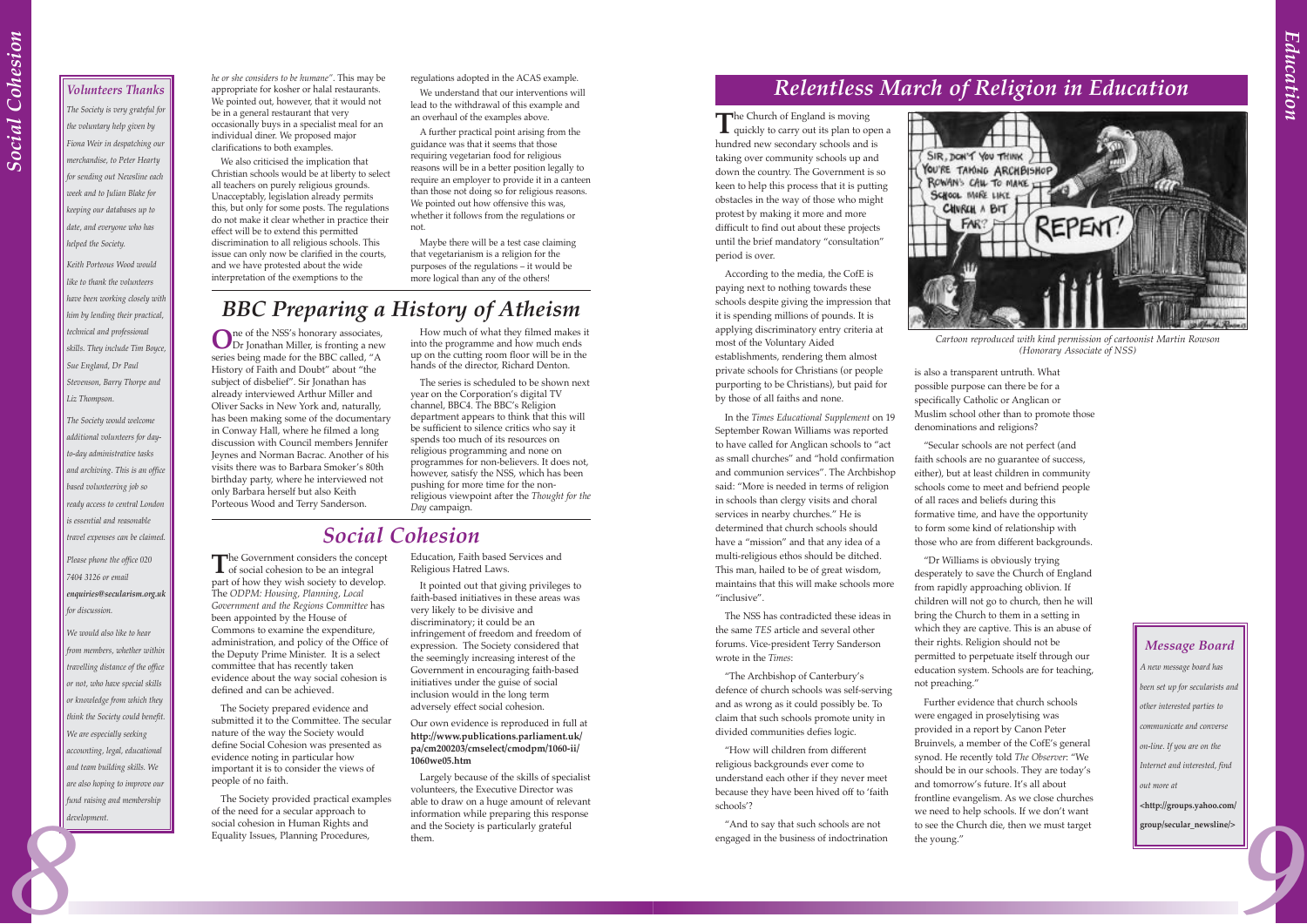## *Our New Merchandise Will Make Excellent Seasonal Gifts*

Our six "Heroes of Atheism" were chosen<br>by our members in a poll and now you can enjoy their specially drawn portraits reproduced on a variety of high-quality merchandise. Why not collect all six mugs for a stylish set - and get a discount at the same time?

There is a matching tea towel featuring all six "Heroes". Manufactured to a high standard in pure cotton, the art work makes this towel good enough to frame.

Our handy notelets are printed with the same design as the tea towel. They come in packs of ten with matching envelopes.

When ordering, please remember to include your name and address, the reference numbers and quantity of the items you are ordering.

Mugs cost £5.99 each (including postage and packing).

- Ref: HA1: **Charles Darwin**, author of *On the Origin of Species.*
- Ref: HA2: **Richard Dawkins**, the modernday proponent of Darwinism and an honorary associate of the NSS.
- Ref: HA3: **Carl Sagan**, a well-loved defender of science and popular author.
- Ref: HA4: **Bertrand Russell**, the philosopher and author of *Why I am Not a Christian.*
- Ref: HA5: **David Hume** who dared to challenge religious hegemony. Ref: HA6: **Charles Bradlaugh** Radical MP
	- and founder of the NSS in 1866.

 $\mathcal{L}$ 

Ref: PC: "Our Pagan Christmas" the NSS's ever-popular booklet by RJ Condon about the pagan origins of the festival that has now been hijacked by Christianity. Would make an excellent alternative greeting card for someone who needs to know the truth! £2.50 (including post and packing).

Please use block capitals, except for signatures. NB The nominees' section overleaf (in which the nominee signifies their agreement to nomination) must be completed for nominations to be valid.

Ref: HA7: Full set of six different mugs £29.95 - a saving of £5.99! Ref: HA8: Matching tea towel in 100% superior cotton featuring all six portraits, size 76cm x 48cm approximately. Guaranteed colourfast and individually presentation packed. £4.99 each, or two for  $\mathcal{L}8.99$  - a saving of 99p. Ref: HA9: Our fabulous notelets featuring a montage of all the above can also be used as greetings cards or for sending special messages (when an email just isn't sufficient), printed on high-quality paper and complete with envelopes. Pack of ten £4.99, or two for £8.99 - a

saving of 99p.

You can order these gifts either using our secure online credit card ordering service at **www.secularism.org.uk/merchant.htm.** Or, send a cheque or postal order for the full amount, together with your name and address and a clear indication of the quantity and reference numbers of the items you would like to NSS Merchandise, 25 Red Lion



Square, London WC1R 4RL.

*Charles Bradlaugh*



#### **Form of nomination for NSS Council member - 2003 Election (Please complete remainder of form overleaf.)**

**I** it's the first Saturday in June 2003 then<br>it must be the NSS Summer Conference. **T** f it's the first Saturday in June 2003 then "Secularism and the Future" was held at Conway Hall at the request of members at last November's AGM. We have been referring to this event as the first ever but we cannot be absolutely sure it is a complete innovation.

The organisers were delighted that Joan Smith, the celebrated columnist, polemicist and NSS Honorary Associate accepted their invitation to be the Keynote Speaker and that she proceeded to reveal, "I've seen the Future and it's Secular!"

This most stimulating address was supported before and after by the great and the good of the NSS, starting not least with the President's opening remarks.

*Notelets, Tea-towels and Mugs sport the same line drawings as shown on this Notelet.*

*NSS AGM - Saturday 29 November 2003* at 2p.m. in the Library, Conway Hall, London WC1R 4RL Closing date for nominations and motions **Friday 31 October 2003.** REFRESHMENTS - will be served at the AGM

The Conference was organised by Council Members Ian Andrews and Jennifer Jeynes together with member Sue Lord and the NSS Research Officer.

#### **Joan Smith Keynote Address**

She concentrated on the importance of the link between secularism and civil society - in the absence of the latter, especially in repressive regimes in the Middle East, political dissent got diverted and distorted into religious extremism of the type represented by Osama bin Laden. The aspiration to be engaged in and to shape society, through organisations like political parties and trades unions, she was sure was universal, as we could see from the risks people took to engage in them, even in countries where they were banned or non-existent. But in countries like Saudi Arabia, where 15 of the 9/11/01 hijackers originated, the only channel for dissent was the mosque and the madrassa. Therefore we had to stand up for secular modes of affiliation and the right to free expression and assembly, if we were ever to have a chance of getting rid of the wave of religious fundamentalism that was currently making the entire world unsafe.

Within this broad message Joan highlighted some specific issues, not least the situation in Uzbekistan, where flagrant abuses of human rights were an everyday occurrence despite, or perhaps because of, huge quantities of American aid.

Before Joan spoke there had been a delightful interlude, described as "Secular hors d'oeuvres", when Derek Lennard provided recitations from the writing of the American Freethinker, Colonel Robert Ingersoll. Derek nobly struggled with a

throat infection and an American accent, but as usual Ingersoll's careful account of the timings necessary for the various animal pairs to trek to the Ark from their natural habitat, particularly the sloths that started from South America before the world began, provoked much amusement.

#### **Afternoon Sessions**

The afternoon session was almost entirely made up of short presentations. These included a rousing call to PCs by Sue Lord who described how the movement could and should be using IT to get its message across. That some may still not believe this cannot be due to a lack of enthusiasm on Sue's part, either in her talk or in the more individual tutoring given in the library during the intervals. She provided an exhibition on one board of secularism internet sites as did Ian Andrews of related sites of interest on another.

Keith Wood then gave members an interesting presentation on the developments in Europe vis-à-vis secularism and religion, many of which must cause us concern.

The current Acting Treasurer, Ian Andrews, then gave the conference his considered views, based particularly on demography, as to the future course of Education in this country. He particularly pointed out the major impact that the current decline in the birth rate would have on the school population across the country. This gloomy prediction did, however, lead into an outline of how the NSS and more particularly NSS members might respond to local issues.

The final presentation was from the NSS Vice-president Terry Sanderson and dealt with the media. Fortunately, this was before Terry chose to walk under ladders for the benefit of a television item on the prevalence of superstitions on Friday 13th, so we were able to enjoy his informative presentation. We were encouraged to use local media opportunities as often as we could.

An Open Forum question and answer session with the speakers from the afternoon proved a satisfying ending. Sixty persons attended and had enjoyed a sandwich lunch for the modest £5 fee as well as intellectual nourishment. Council was particularly pleased to be able to invite the unseen volunteers that toil in the NSS office so conscientiously during the year.

## *NSS Conference - Summer 2003*

#### *A Report by Council Member Jennifer Jeynes*

*Empowering Women - A Conference*

*Conference, organised by*

*and Ethical Union, will*

*The International Womenís the International Humanist address needs expressed by Europe, Africa, Asia and in 2003. Venue: the Library of*

*Humanist women in*

*15th and 16th November*

*Conway Hall, Red Lion Square, London WC1R*

*4RL.* 

*The conference fee is £75 and the formal deadline is 10 October, but IHEU has agreed to extend this to 24 October. further details are available from IHEU, 1 Gower Street, London WC1E 6 HD. Tel 020 7631*

the Americas...

*3170.*

*http://www.iheu.org/ EmpoweringWomen.htm.*